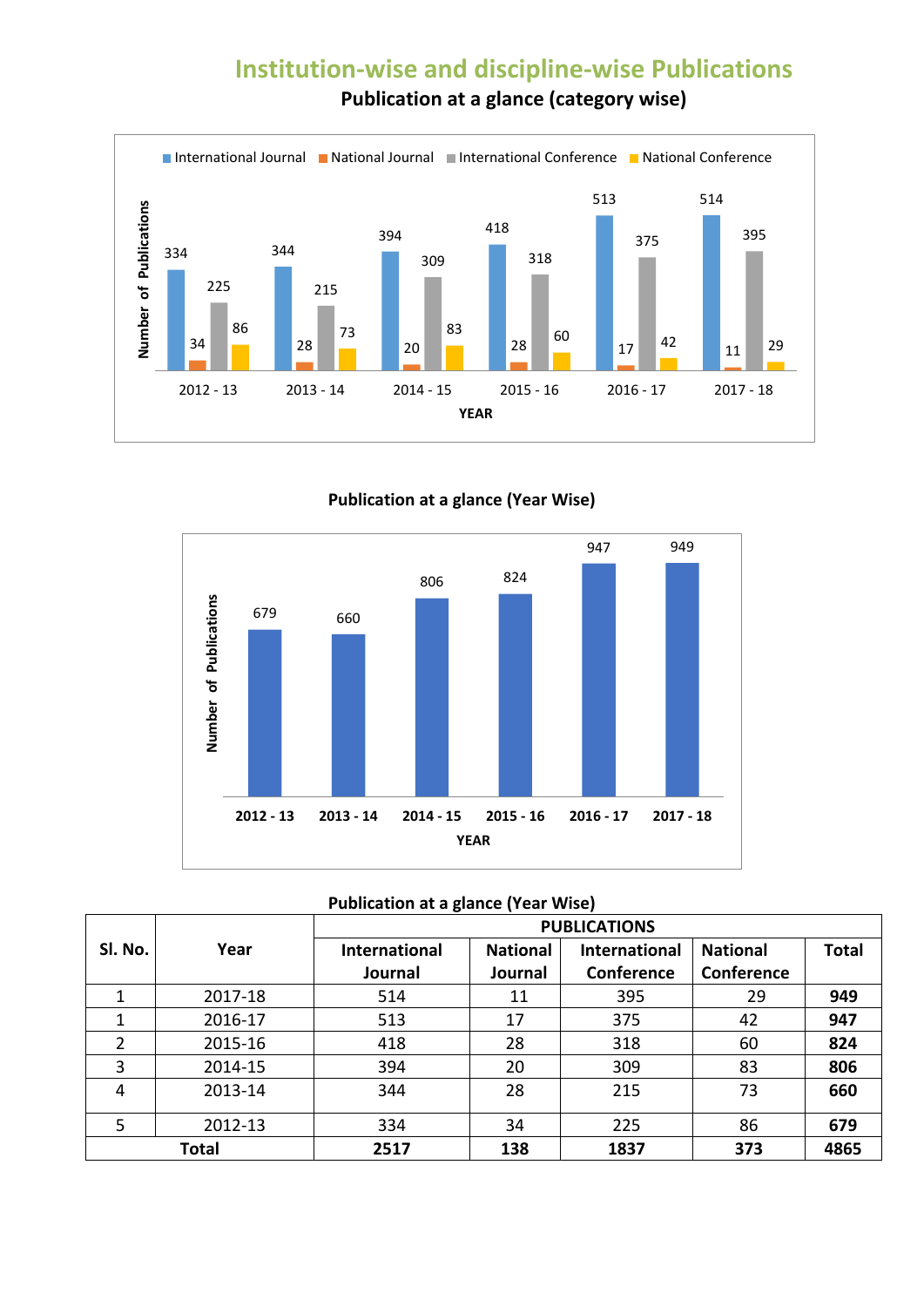

## **Publication at a glance 2017-2018 (Department wise)**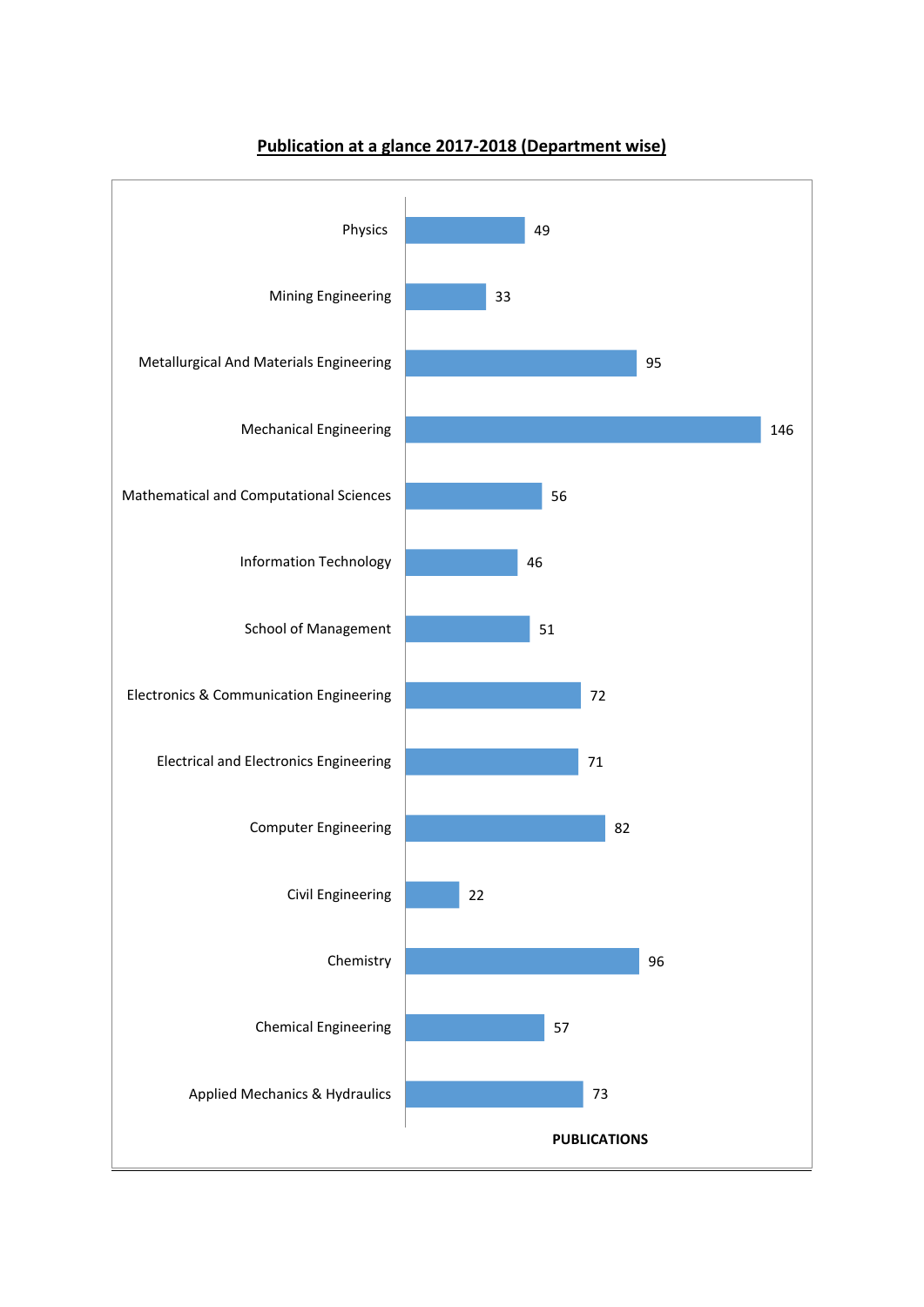

## **Publication at a glance 2017-2018 (Category wise)**